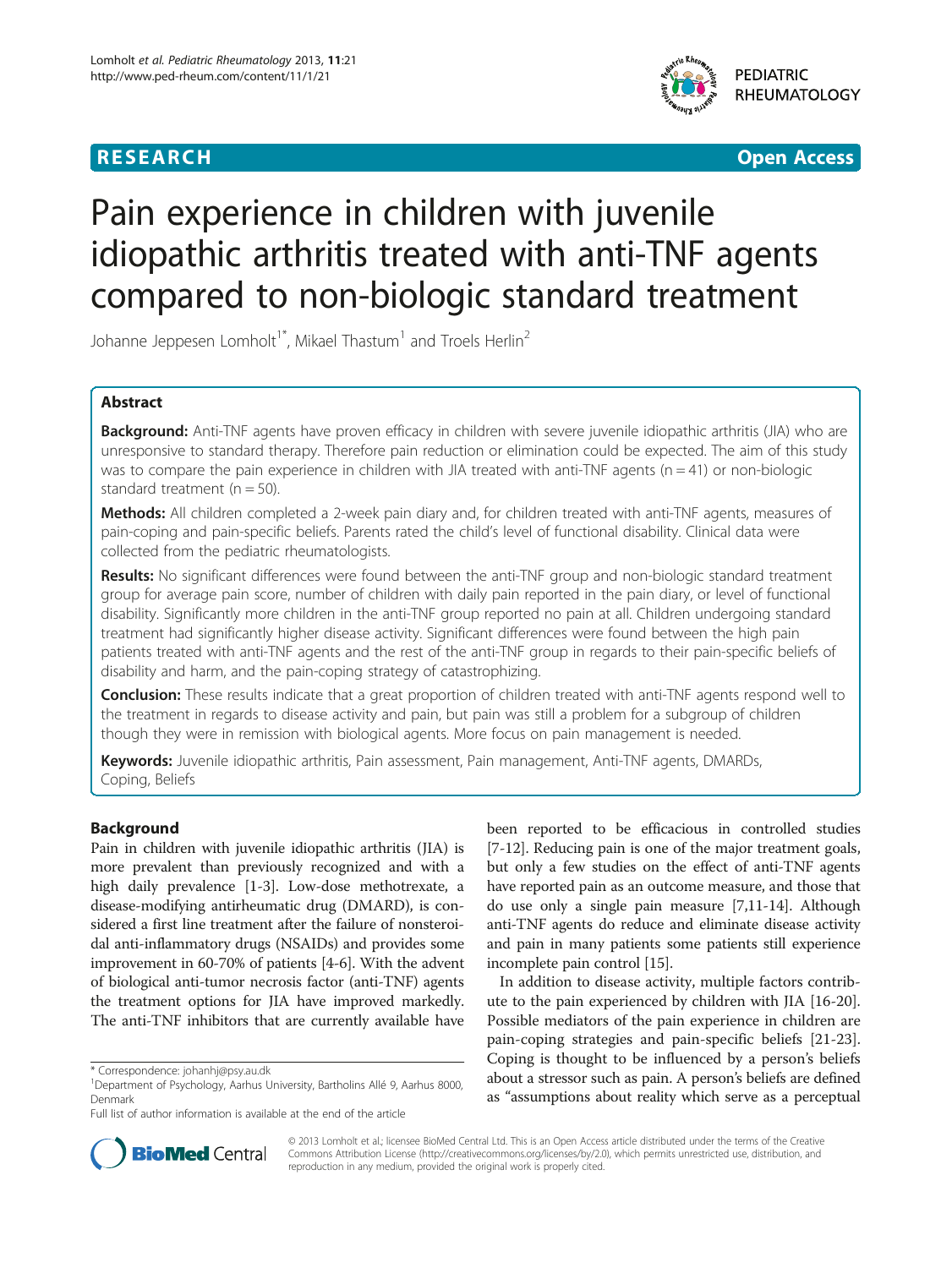<span id="page-1-0"></span>lens, or a 'set' through which events are interpreted" [[24](#page-7-0)]. Primarily coping, but recently beliefs, has been investigated in children with arthritis [\[17,21](#page-6-0)[-23,25,26\]](#page-7-0).

In our previous studies, we discovered that a high-pain group consisting of children with a greater pain experience and lower disease activity compared to the median values of the total group of patients differed significantly from the remaining sample [\[21](#page-6-0)[-23](#page-7-0)]. The high-pain group tended to use the pain-coping strategies of distraction and positive self-statements less and catastrophizing more than the remaining sample of JIA children, and they believed themselves to be more functionally impaired, that pain signifies danger, and that they have less control over their pain compared to the remaining sample [\[21,22\]](#page-6-0). For the beliefs of harm and disability the differences were consistent over a 2-year period [\[23\]](#page-7-0).

#### Aim

Few studies have examined pain experience in children treated with anti-TNF agents and only with a single-pain measure [\[7,11-14](#page-6-0)]. The purpose of the present study was to compare children receiving anti-TNF agents to children receiving standard treatment in regards to pain experience on a daily basis for 2 weeks, disease activity, and functional disability. We hypothesized that the children in the anti-TNF agent group, because of the effective treatment, would experience less pain, lower level of functional disability, and less disease activity compared to a standard treatment group.

Our clinic has experience with children who respond well to anti-TNF treatment in regards to measurable disease activity but still report frequent and significant pain. Thus, we also explored differences in the use of paincoping and pain-specific beliefs in a subgroup of children with pain treated with anti-TNF agents compared to pain-free children in the treatment group. Based on previous research, we hypothesized that the children experiencing pain would express more maladaptive paincoping strategies and pain-specific beliefs.

#### Methods

#### Participants

Children treated at the Pediatric Rheumatology Clinic, Aarhus University Hospital, and one of their parents were invited to participate. Inclusion criteria were a confirmed JIA diagnosis according to ILAR criteria [[27\]](#page-7-0), age 8–17 years, lack of comorbidity with other chronic diseases, and ability to speak fluent Danish.

#### Standard treatment group

During the period from September 2002 to February 2003, all 67 children who met the criteria for inclusion in the standard treatment group were invited to participate in the study. Sixty-four children, each with one of their parents,

agreed to participate in the study. Eighteen of the children received methotrexate (36%) (Table 1). Four children who received anti-TNF agents in the period following inclusion of the standard treatment group were excluded from the standard treatment group. When data was collected for the anti-TNF agent group these four children completed the measures again and were included in the anti-TNF group. Ten children had incomplete diaries and were excluded from the analysis. The final sample consisted of 50 children (response rate = 75%). Results based on the data from this sample were published previously [\[21](#page-6-0)[,23\]](#page-7-0).

#### Anti-TNF group

An additional criterion for inclusion in the anti-TNF agent group was current or previous treatment with anti-TNF

#### Table 1 Demographic characteristics of the treatment groups

|                                                      | <b>Standard</b><br>treatment<br>group<br>$(n = 50)$ | Anti-TNF<br>group<br>$(n = 41)$ | Group<br>differences           | p-values |
|------------------------------------------------------|-----------------------------------------------------|---------------------------------|--------------------------------|----------|
| Age (year): mean (S.D.)                              | 11.8(2.0)                                           | 13.8(2.4)                       | $Z = -3.79$                    | < 0.001  |
| Gender (male)                                        | $9(18.0\%)$                                         | 12 (29.3%)                      | $x^2(1) = 1.04$                | 0.31     |
| JIA subtype:                                         |                                                     |                                 | $x^2(6) = 13.0$                | 0.04     |
| Systemic arthritis                                   | $5(10.0\%)$                                         | $9(22.0\%)$                     |                                |          |
| Oligoarthritis persistent                            | 11 (22.0%)                                          | $1(2.4\%)$                      |                                |          |
| Oligoarthritis extended                              | $9(18.0\%)$                                         | $9(22.0\%)$                     |                                |          |
| Polyarthritis<br>(RF-negative)                       | 22 (44.0%)                                          | 17 (41.5%)                      |                                |          |
| Polyarthritis<br>(RF-positive)                       | $0(0.0\%)$                                          | $1(2.4\%)$                      |                                |          |
| Psoriatic arthritis                                  | $1(2.0\%)$                                          | $2(4.9\%)$                      |                                |          |
| Enthesitis-related<br>arthritis                      | $0(0.0\%)$                                          | $2(4.9\%)$                      |                                |          |
| Data on subtype n.a.                                 | $2(4.0\%)$                                          |                                 |                                |          |
| Disease duration (year):<br>mean (S.D.) <sup>a</sup> | 5.2(3.6)                                            | 8.0(3.6)                        | $Z = -3.23$                    | 0.001    |
| Current use of<br>medication:                        |                                                     |                                 |                                |          |
| NSAID use:                                           | 41 (82.0%)                                          |                                 | 17 (41.5%) $\chi^2(1) = 14.31$ | < 0.001  |
| Use of other<br>analgesics:                          | 10 (20.0%)                                          |                                 | 15 (36.6%) $\chi^2(1) = 2.33$  | 0.13     |
| Methotrexate use:                                    | 18 (36.0%)                                          |                                 | 17 (41.5%) $\chi^2(1) = 0.10$  | 0.75     |
| Anti-TNF agents use:                                 |                                                     |                                 |                                |          |
| Etanercept                                           |                                                     | 31 (75.6%)                      |                                |          |
| Adalimumbab                                          |                                                     | 3(7.3%)                         |                                |          |
| Infliximab                                           |                                                     | 3(7.3%)                         |                                |          |
| Treatment time with<br>anti-TNF agents (year)        |                                                     | 2.4(1.8)                        |                                |          |

<sup>a</sup>Disease duration was defined as the time from the onset of the symptoms to the participation in the study.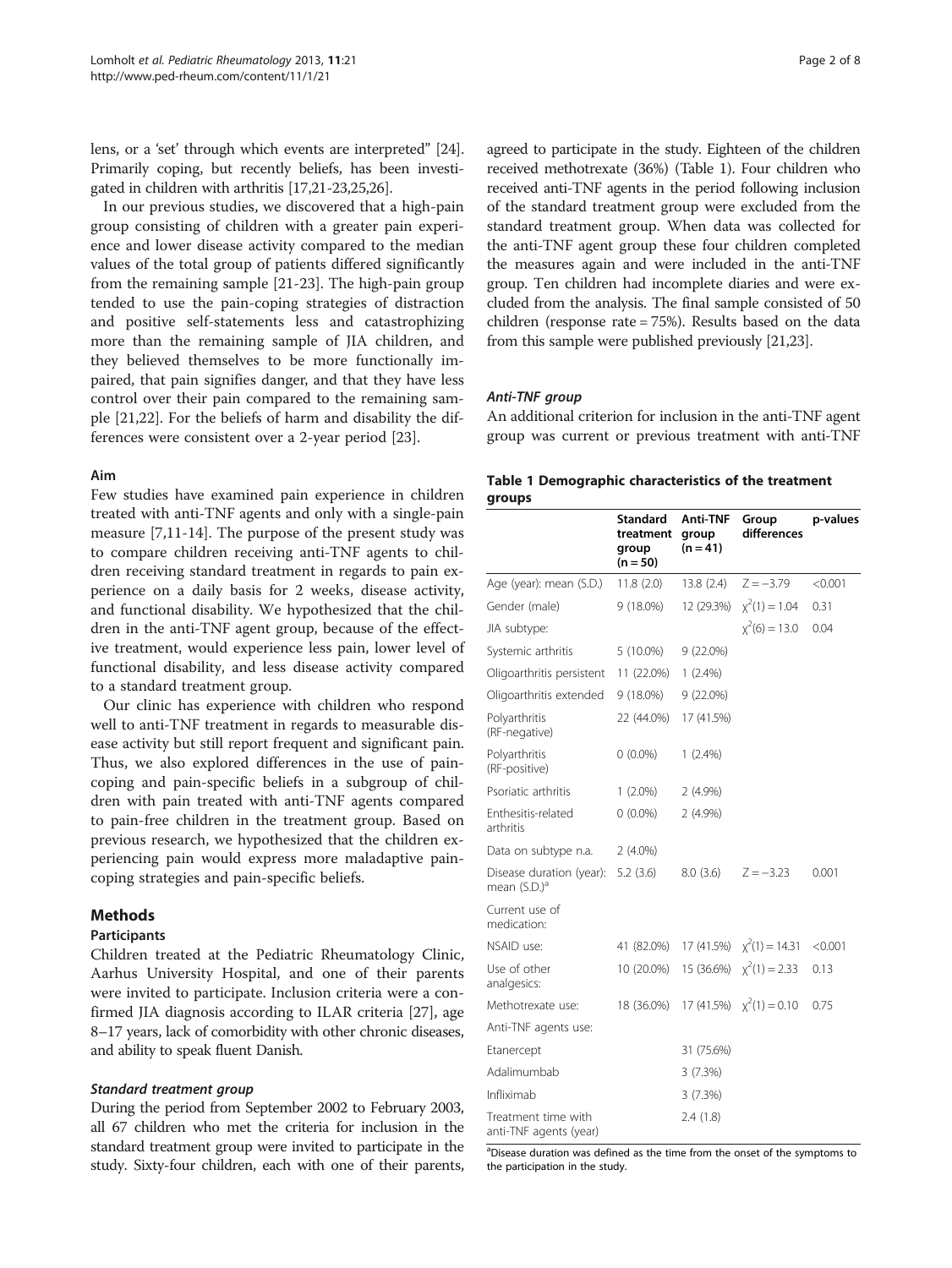agents. During the period from September 2007 to February 2008 all 51 children who met the criteria for inclusion in the anti-TNF agent group were invited to participate in the study. Fifty children, each with one of their parents, agreed to participate in the study. Nine children had incomplete diaries and were excluded from the analysis. The final sample consisted of 41 children (response rate = 80%). Thirty-one children were treated with etanercept, 3 with adalimumab, and 3 with infliximab. Four children had ended treatment with anti-TNF agents at the time of inclusion (1 was treated with etanercept, 2 with adalimumab, and 1 with infliximab; mean time since ending treatment =  $1.6$  years, S.D. =  $1.5$  years).

# Procedure

Parents and children were recruited during routine visits at the clinic. Data were collected from one parent accompanying the child to the clinic. If two parents accompanied the child preference for participation was given to the child's primary caregiver. The child and parent completed the questionnaires separately at the clinic. Before completing the questionnaires each child was examined by a pediatric rheumatologist who registered the disease activity. The children completed a pain diary twice a day during the 2 weeks following the completion of the questionnaires. The study was approved by the Ethical Review Board, Central Denmark Region, Denmark and informed consent was obtained from the parents.

#### Measures

Both the children and their parents completed several questionnaires. Based on this study's aims and hypotheses, the following scales were included in the analyses:

#### Pain diary

The pain diary measuring the children's pain experience consisted of the Revised Faces Pain Scale (FPS-R) [\[28](#page-7-0)]. The FPS-R contains six faces with anchors at the two ends, representing a scale from 0,"no pain" to 5, "worst pain". The children were instructed to measure their current pain intensity every morning and evening over the following 2 weeks. The parents were asked to help the child remember the procedure, but to avoid influencing the child's pain assessment. The FPS-R has been recommended for research use [[29](#page-7-0)].

# Childhood health assessment questionnaire

Parents assessed the child's level of functional disability with the Childhood Health Assessment Questionnaire (CHAQ) [\[30](#page-7-0)]. The CHAQ consists of 30 items and assesses the children's performance over the past week on a 3-point Likert scale in eight areas of daily living (i.e. dressing and personal care, rising, eating, walking, hygiene, reach, grip, and activities). The CHAQ disability index was calculated by averaging the 30 items (range 0 to 3). A higher disability index indicated greater functional impairment. Chronbach's alpha was acceptable (=0.95).

#### Pain coping questionnaire

Four subscales were used from the Danish version of the Pain Coping Questionnaire (PCQ) [\[31](#page-7-0)]: behavioral distraction, cognitive distraction, positive self-statements, and catastrophizing. The four subscales consist of 19 items. On a 5-point Likert scale, the children indicated how often they used the strategies to cope with pain. The Cronbach's alpha internal consistency reliability coefficients for each of the subscales were in an acceptable range (0.73-0.86).

# Survey of pain attitudes

Three subscales were used from a revised version of the Survey of Pain Attitudes (SOPA) [[32\]](#page-7-0) (SOPA children's version): control (belief in one's personal control over pain), disability (belief in oneself as unable to function because of pain), and harm (belief that pain signifies damage and that exercise and activity should be restricted). The three subscales consisted of 26 items.

On a 4-point Likert scale, the children indicated how much they agreed with statements about their pain problem.

Cronbach's alpha internal consistency reliability coefficients for the subscales of control and disability were acceptable (Cronbach's alpha = 0.60-0.74). The Cronbach's alpha was 0.57 for the harm subscale, which was less than 0.60 and therefore not considered acceptable. Therefore, one item ("Pain does not necessarily mean that my body is being harmed") was omitted from the subscale because of weak correlation with the other items in the subscales. The Cronbach's alpha of the subscales were then recalculated and considered acceptable (Cronbach's alpha  $= 0.65$ ).

# Disease activity

A composite arthritis activity score as described previously [\[21\]](#page-6-0) was calculated based on data registered by the physician as the sum of the active joint score (zero active joints = 0; 1–2 active joints = 1; 3–4 active joints = 2,  $>4$ active joints = 3), morning stiffness  $\left( < 15 \right)$  minutes = 0; 15–30 minutes = 1, 30–60 minutes = 2; >60 minutes = 3), and erythrocyte sedimentation rate  $\left( < 15 \text{ mm/hour} = 0; \right)$ 15–25 mm/hour = 1; 25–40 mm/hour = 2; >40 mm/hour = 3).

#### Statistical analysis

All statistical analyses were performed using IBM SPSS version 20.0 for Windows (IBM® SPSS®, IBM Corp., Armonk, New York). The alpha level was set at 0.05 for all analyses. Mean substitution of the missing items was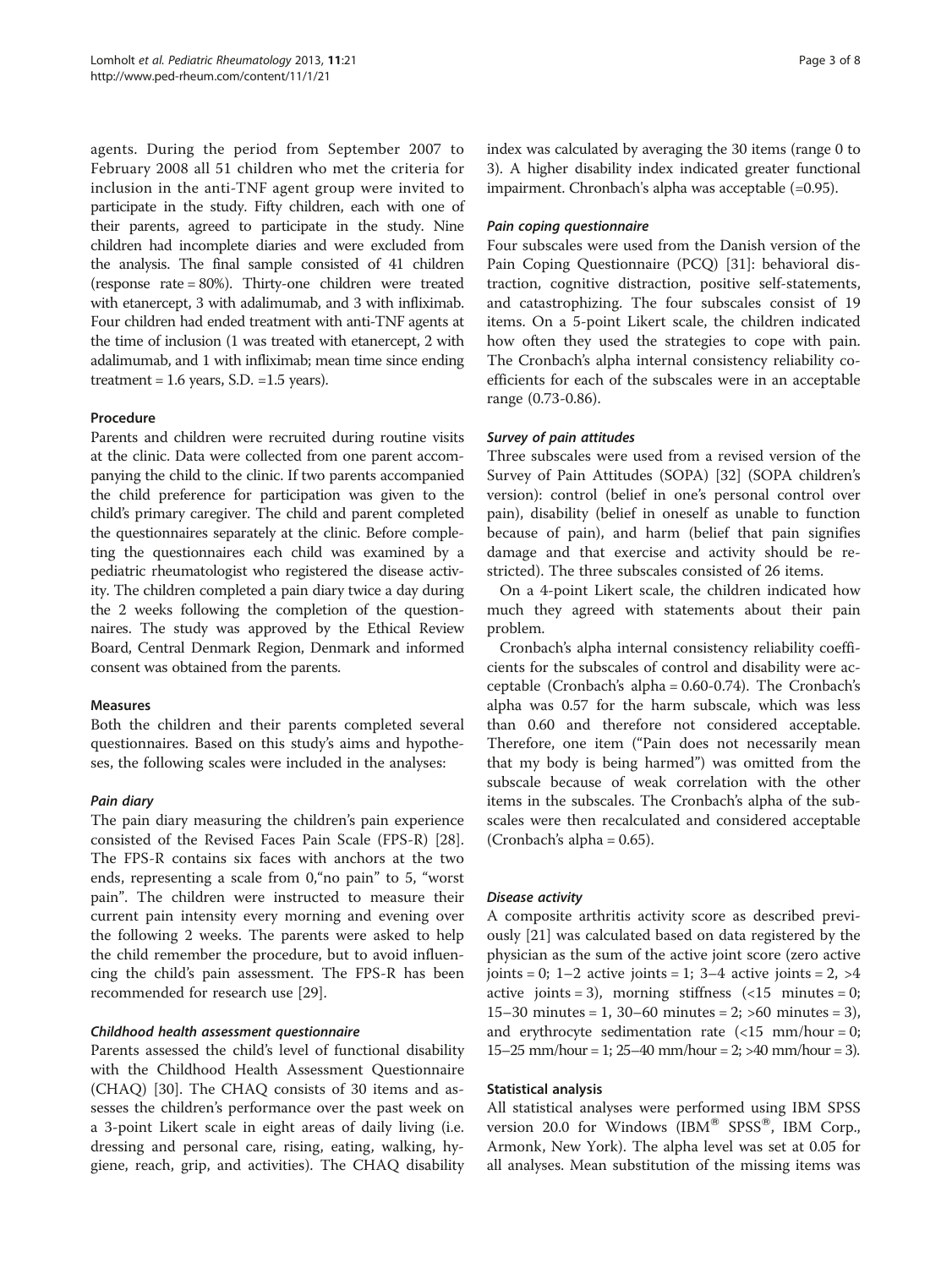performed for the PCQ, and SOPA-C subscales. Number of missing on the PCQ subscales were between 0.4% (cognitive distraction subscale and positive selfstatements subscale) and 1.1% (behavioral distraction), and for the SOPA subscales the number of missing were between 2.0% (control subscale) and 3.1% (disability subscale). The Kolmogorov-Smirnov test indicated that the CHAQ, FPS-R, and disease activity score was nonnormally distributed and transformation was not possible. Differences between the groups were examined using the chi-square test for categorical variables and Mann–Whitney U Test for continuous variables. Effect sizes were calculated as  $r$  for continues variables and Phi for categorical variables [\[33](#page-7-0)]. Because of the effective treatment in the anti-TNF group we expected more children in the anti-TNF group to be pain-free. The group differences regarding pain intensity and functional disability were analyzed both with and without the pain-free children to investigate the pain intensity and functional disability level in the children, who experienced pain.

Differences between the treatment groups regarding socio-demographic and disease-related variables were analyzed. Variables with significant group differences were adjusted for in a regression modeling and entered as one block in the analyses. Because of the skewed distribution of the pain intensity score, the score was transformed into two sets of categorical variables. The first variables were defined as children reporting no pain at all in the pain diary or children reporting pain. The second variables were defined as either pain every day in the pain diary or pain less than every day.

# Results

The demographic characteristics of the two groups are provided in Table [1](#page-1-0) including statistically differences between the treatment groups. A relatively high number of children with systemic arthritis received anti-TNF treatment. All children in this group had active arthritis and were without systemic symptoms.

# Comparison of pain and health status of the treatment groups

When analyzing all the participating children, children treated with anti-TNF agents experienced the same pain intensity and functional disability as children undergoing standard treatment. This is shown in Table 2. However, disease activity was significantly lower in the anti-TNF group compared to standard treatment with a large effect size. Significant more children in the anti-TNF group reported no pain at all and this result showed a moderate effect size. No differences were found regarding the number of children with daily pain.

When excluding children with no pain at all reported in the diary from the analyses significant differences were found between the standard treatment group and anti-TNF group regarding disease activity and pain intensity. As shown in Table [3](#page-4-0) children in the anti-TNF group had significant lower disease activity and this difference showed a large effect size. However, children in the anti-TNF group reported significant more pain and the effect size of the difference was moderate.

In logistic regression analyses the following variables were entered as predictor variables, because of significant treatment group differences in the previous analyses: treatment group, age, disease duration, subtype, use of NSAIDs, and disease activity. For the categorical variable of children reporting no pain in the diary, the model containing the predictor variables was significant  $(\chi^2(11) = 25.84, p = 0.007)$ . The model as a whole explained between 27% (Cox & Snell R square) and 48% (Nagelkerke R square) of variance and correctly classified 87% of cases. As shown in Table [4](#page-4-0) none of the predictor variables made a unique significant contribution. For the categorical variable of the patient reporting daily pain, a test of the full model against a constant-only model did not reach a significant level, indicating that the predictors as a set could not reliably be distinguished between the categories  $(\chi^2(11) = 10.78, p = 0.46)$ . The Cox & Snell R square of 12% and Nagelkerke R square of 18% indicated a weak relationship between prediction and grouping. Overall prediction success was 77%, and

| Table 2 Differences in pain and health status of all participating children |  |  |  |
|-----------------------------------------------------------------------------|--|--|--|
|-----------------------------------------------------------------------------|--|--|--|

|                                                      | <b>Standard treatment</b><br>group $(n = 50)$ |        | <b>Anti-TNF agents</b><br>group $(n = 41)$ |      |                                                  | <b>Group-differences</b> |                             |
|------------------------------------------------------|-----------------------------------------------|--------|--------------------------------------------|------|--------------------------------------------------|--------------------------|-----------------------------|
|                                                      | Mean (S.D.)                                   | Median | Mean (S.D.) Median                         |      | Mann-Whitney p-values Effect sizes (r)<br>U-test |                          |                             |
| Arthritis activity: Composite disease activity score | 2.8(2.5)                                      | 2.00   | 0.65(1.00)                                 | 0.00 | $7 = -4.51$                                      | < 0.001                  | 0.47                        |
| Functional disability: CHAQ dis. index               | 0.25(0.37)                                    | 0.10   | 0.30(0.32)                                 | 0.10 | $7 = -0.01$                                      | 0.99                     | 0.001                       |
| Pain intensity: Mean pain diary score                | 0.86(0.88)                                    | 0.60   | 1.03(1.19)                                 | 0.69 | $7 = -0.49$                                      | 0.62                     | 0.05                        |
|                                                      | Number (%)                                    |        | Number (%)                                 |      | Chi <sup>2</sup> -test                           |                          | p-values Effect sizes (phi) |
| Patients with no pain reported in the pain diary     | $(2.0\%)$                                     |        | 13 (31.7%)                                 |      | $x^2(1) = 15.27$                                 | < 0.001                  | 0.41                        |
| Patients with daily pain reported in the pain diary  | 12 (24.0%)                                    |        | 12 (29.3%)                                 |      | $x^2(1) = 0.32$                                  | 0.64                     | 0.06                        |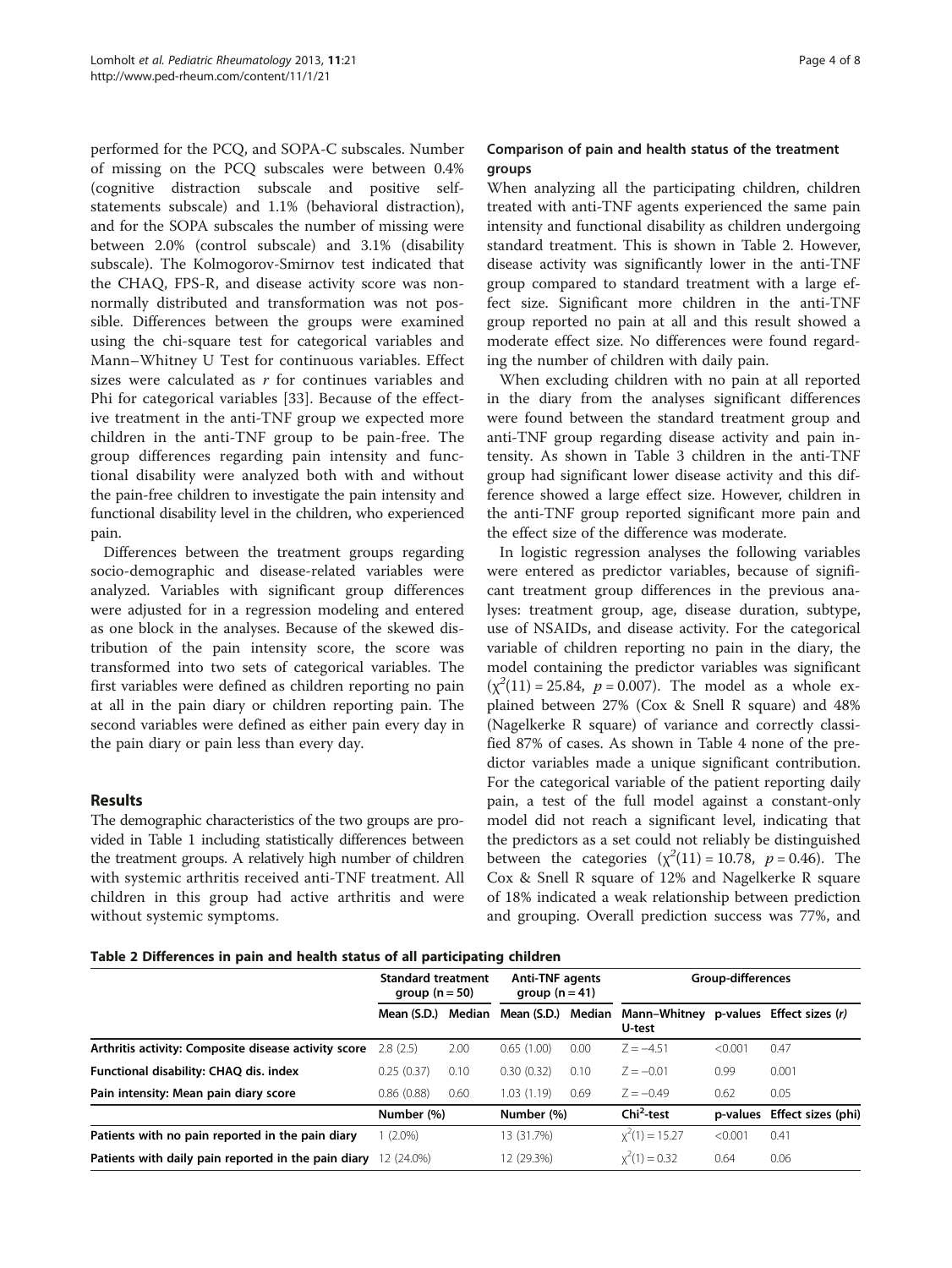|                                                                         | <b>Standard treatment</b><br>group $(n = 49)$ |        | <b>Anti-TNF agents</b><br>group $(n = 28)$ |        | Group-differences                                |         |      |
|-------------------------------------------------------------------------|-----------------------------------------------|--------|--------------------------------------------|--------|--------------------------------------------------|---------|------|
|                                                                         | Mean (S.D.)                                   | Median | Mean (S.D.)                                | Median | Mann-Whitney p-values Effect sizes (r)<br>U-test |         |      |
| <b>Arthritis activity: composite disease activity score</b> 2.90 (2.53) |                                               | 2.00   | 0.68(0.99)                                 | 0.00   | $7 = -3.95$                                      | < 0.001 | 0.45 |
| Functional disability: CHAQ dis. index                                  | 0.26(0.38)                                    | 0.10   | 0.27(0.31)                                 | 0.18   | $7 = -0.95$                                      | 0.34    | 0.04 |
| Pain intensity: mean pain diary score                                   | 0.88(0.88)                                    | 0.61   | 1.50 (1.16)                                | 1.34   | $7 = -2.57$                                      | 0.01    | 0.29 |

<span id="page-4-0"></span>Table 3 Differences in pain and health status of children with pain reported in the pain diary

as shown in Table 4 none of the variables made a significant contribution to prediction.

# Comparing children with pain and pain-free children in the anti-TNF agent group

A subgroup of children in the anti-TNF agent group  $(n = 28)$ who reported pain in the pain diary was compared with pain-free children in the anti-TNF agent group ( $n = 13$ ). No differences were found between the two pain subgroups in regards to disease activity and age. The female: male gender ratio in the pain-free subgroup was 1.17:1, compared to 3.67:1 for the subgroup with pain.

As shown in Table [5](#page-5-0) the subgroup with pain tended to use the pain-coping strategy of catastrophizing more than the pain-free children in the treatment group. This difference was significant and with a moderate effect

| Table 4 Overview predictor variables in the logistic |  |  |  |
|------------------------------------------------------|--|--|--|
| analyses                                             |  |  |  |

| Dependent variable: children reporting no pain in the diary or<br>children reporting pain |         |      |                      |   |      |                          |  |  |  |
|-------------------------------------------------------------------------------------------|---------|------|----------------------|---|------|--------------------------|--|--|--|
| Predictor                                                                                 | β       | S.E. | Wald's $\chi^2$ df p |   |      | $e^{\beta}$ (odds ratio) |  |  |  |
| Constant                                                                                  | 0.37    | 2.50 | 0.02                 |   | 0.88 | 1.45                     |  |  |  |
| <b>Treatment</b><br>group                                                                 | $-222$  | 1.35 | 271                  |   | 0.1  | 011                      |  |  |  |
| Age                                                                                       | $-0.01$ | 0.02 | 0.06                 |   | 0.80 | 1.00                     |  |  |  |
| Disease duration                                                                          | $-0.01$ | 0.10 | 0.06                 |   | 0.81 | 1.00                     |  |  |  |
| Use of NSAID                                                                              | $-0.71$ | 0.83 | 0.74                 |   | 0.39 | 0.49                     |  |  |  |
| Disease activity                                                                          | $-0.84$ | 0.67 | 1.58                 |   | 0.21 | 0.43                     |  |  |  |
| Subtype                                                                                   |         |      | 0.10                 | 6 | 1.00 |                          |  |  |  |

Dependent variable: children reporting daily pain in the diary or not

| Predictor                 | β        | S.E.  | Wald's<br>χ2 | $df$ $p$ |           | $e^{\beta}$ (odds ratio) |
|---------------------------|----------|-------|--------------|----------|-----------|--------------------------|
| Constant                  | $-2.664$ | 2.065 | 1.663        |          | .197      | .070                     |
| <b>Treatment</b><br>group | $-1.436$ | .806  | 3.177        | 1.       | .075 .238 |                          |
| Age                       | .002     | .011  | .030         |          | .863      | 1.002                    |
| <b>Disease duration</b>   | $-003$   | .007  | .262         |          | .609      | .997                     |
| Use of NSAID              | 1.157    | .698  | 2.744        |          | .098      | 3.180                    |
| Disease activity          | .114     | .146  | .606         |          | .436      | 1.120                    |
| Subtype                   |          |       | 2.411        | 6        | .878      |                          |

size. The pain subgroup was also significantly more likely to believe that pain signifies damage, and that they were unable to function because of pain. These differences showed moderate effect sizes.

# Discussion

On average, the children treated with anti-TNF agents in this 2-weeks diary study reported low pain, but contrary to our hypotheses no differences were found between the groups in terms of functional status and the average pain experience over 2 weeks. The socio-demographic and disease-related variables did not account for the difference or lack of difference between the pain variables. Our results indicate that the majority of the children treated with anti-TNF agents did respond well to the treatment regarding disease activity, which was significantly lower compared to children in standard treatment, and a higher amount of children in the anti-TNF group (almost 1/3) had no pain at all in 2 weeks. However 29% of the children treated with anti-TNF agents reported pain on a daily basis despite treatment with anti-TNF agents. To the best of our knowledge no previous studies have assessed pain frequency solely in children treated with anti-TNF agents. In two diary studies with children with arthritis 17% [\[34](#page-7-0)] and 39% [\[1](#page-6-0)] reported pain on a daily basis. However, besides from only including a subsample of children treated with anti-TNF agents (about a quarter of the children were treated with anti-TNF agents), the pain assessment method was different from ours in the first study, and in the second study only children diagnosed with polyarticular arthritis were included, which makes meaningful comparisons between the studies difficult.

When excluding the pain-free children from the analyses the difference between the treatment groups regarding disease activity maintained, but despite the lower disease activity, the children in the anti-TNF agent group experienced significant higher pain intensity. The lack of association between disease activity and the level of experienced pain has been found in other studies as well. In a recent study with 2795 adults with arthritis, 75%-82% reported a pain level of moderate to severe, though they rated their arthritis as somewhat to completely controlled [\[35](#page-7-0)]. In our previous study no changes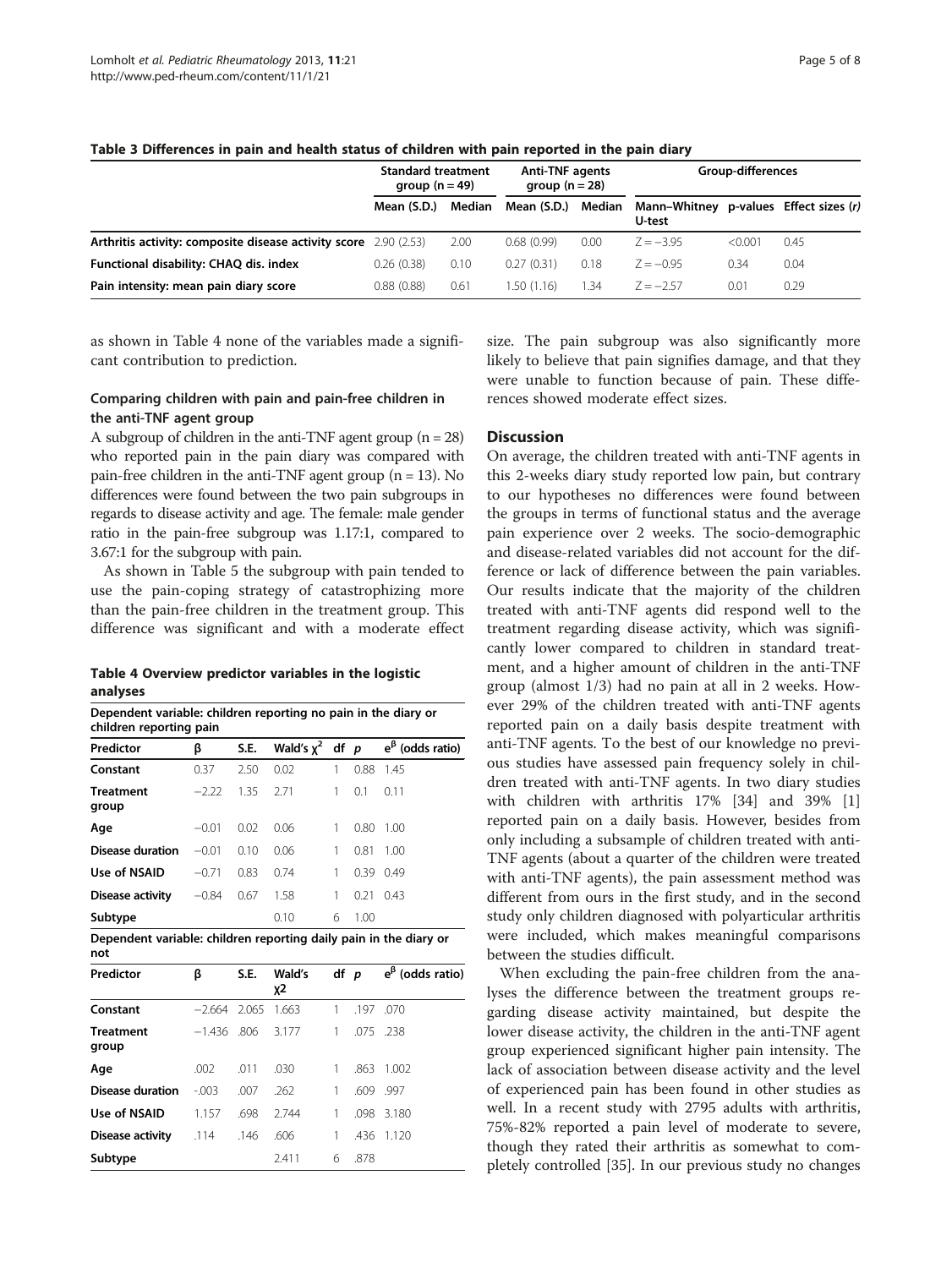| Anti-TNF agents group    |                               |        |                               |        |                          |          |                  |  |  |  |
|--------------------------|-------------------------------|--------|-------------------------------|--------|--------------------------|----------|------------------|--|--|--|
|                          | Subgroup with pain $(n = 28)$ |        | Pain-free subgroup $(n = 13)$ |        | <b>Group differences</b> |          |                  |  |  |  |
|                          | Mean (S.D.)                   | Median |                               | Median | Mann-Whitney U Test      | p-values | Effect sizes (r) |  |  |  |
| Pain-coping strategies   |                               |        |                               |        |                          |          |                  |  |  |  |
| Behavioural distraction  | 2.94(0.86)                    | 2.70   | 3.02(1.01)                    | 3.40   | $Z = -0.62$              | 0.54     | 0.10             |  |  |  |
| Cognitive distraction    | 3.27(0.93)                    | 3.30   | 2.88(1.03)                    | 3.00   | $Z = -1.04$              | 0.30     | 0.16             |  |  |  |
| Positive self statements | 2.91(0.96)                    | 3.10   | 2.83(1.19)                    | 2.60   | $Z = -0.07$              | 0.94     | 0.01             |  |  |  |
| Catastrophizing          | 1.99 (0.93)                   | 1.63   | 1.43(0.70)                    | 1.20   | $7 = -2.03$              | 0.04     | 0.32             |  |  |  |
| <b>Pain-beliefs</b>      |                               |        |                               |        |                          |          |                  |  |  |  |
| Control                  | 2.84(0.57)                    | 2.89   | 2.83(0.71)                    | 3.00   | $Z = -0.12$              | 0.91     | 0.02             |  |  |  |
| Disability               | 2.69(0.84)                    | 2.56   | 1.96(0.56)                    | 1.89   | $Z = -2.68$              | 0.007    | 0.42             |  |  |  |
| Harm                     | 3.38(0.74)                    | 3.50   | 2.81(0.55)                    | 2.83   | $7 = -2.55$              | 0.01     | 0.40             |  |  |  |

<span id="page-5-0"></span>Table 5 Comparison of pain-coping and pain-specific beliefs in children with and without pain in anti-TNF treatment

were detected in the level of pain experience in JIA children over a 2-years period even though the disease activity was significantly reduced over the 2 years [[23\]](#page-7-0). In other studies however a strong association between disease activity and pain intensity has been demonstrated [[16,17](#page-6-0)[,36,37](#page-7-0)]. However, with the use of multivariate statistical methods, the severity of the disease has been shown to predict only a small to medium part of the variance in pain intensity reported by the children [\[18-20\]](#page-6-0).

There are several possible reasons why pain persists in the absence of significant disease activity. Central sensitization causing hyperalgesia may be a biological factor affecting the pain experience in children with JIA. We and others have found significantly reduced pain threshold and pain tolerance in children with arthritis compared with healthy schoolchildren [\[22,](#page-6-0)[38-40\]](#page-7-0), which supports the theory that chronic pain conditions may cause central sensitization [\[41,42](#page-7-0)]. The amount of pain experienced by a child with JIA may independently of the inflammatory disease be modulated by psychological and social factors as well [\[43,44](#page-7-0)]. Studies have found that parental factors as the parent's pain history [[45](#page-7-0)], personality profile [[46](#page-7-0)], and family function [\[47,48](#page-7-0)] may have an impact on the child's pain experience. Beside's pain coping and pain-specific beliefs the child's self-efficacy for managing the disease [[49](#page-7-0)-[51\]](#page-7-0) and emotional wellbeing [\[1](#page-6-0)[,47,52,53](#page-7-0)] has been related to the child's pain experience as well.

Our second hypothesis was confirmed: children treated with anti-TNF agents, who reported pain in the diary tended to use the pain-coping strategy of catastrophizing more, they were significantly more likely to believe that pain signifies damage, and that they were unable to function because of pain, than the pain-free children in the treatment group. The proportion of girls in the pain subgroup was larger than in the pain-free subgroup. Girls tend to experience more pain [\[54,55](#page-7-0)] and more frequently use the pain-coping strategy of catastrophizing than boys [[55,56](#page-7-0)]. Differences in the gender ratio could have an

impact on the difference between the subgroups. However, the result is similar to our previous findings with children experiencing high pain despite low disease activity [\[21,22](#page-6-0)]. Based on the design of this and our previous studies a causal relationship between pain cognitions and pain experience cannot be inferred. In a study with adult chronic pain patients, changes in the pain beliefs of control, disability, and harm, pain catastrophizing, and self-efficacy for managing pain mediated the effects of cognitive behavioral therapy (CBT) on pain, and thus indicates that pain cognitions are influencing pain experience [[57](#page-7-0)]. There is a need of further intervention studies to test whether these mechanism apply for children with JIA.

To the best of our knowledge, this study is the first to investigate daily pain experience in children treated with anti-TNF agents, and to compare the pain scores with pain reported by children receiving standard treatment. However, some limitations exist in the interpretation of the results of the present study. First, data from the treatment groups was collected on two occasions, and we are aware that the children are not clinically comparable. The children included in the anti-TNF group have most often started anti-TNF treatment because of inefficacy or intolerance to the DMARD therapy. However, the attitude towards and use of analgesia and intraarticular steroid injections did not change in the clinic in the period between the data collections. Second, the disease activity index has not been validated in a larger patient population. However, the disease activity score used in this publication was also used in our previous, related publications [\[21](#page-6-0)[,23](#page-7-0)]. We therefore found it most reasonable to use this scoring method in the present paper since the cohort of children receiving standard treatment was ascertained from the previous investigations. The currently used activity score Juvenile Arthritis Disease Activity Score (JADAS) [\[58](#page-7-0)], now being an accepted method of evaluating disease activity for children with JIA, was not implemented when our study was star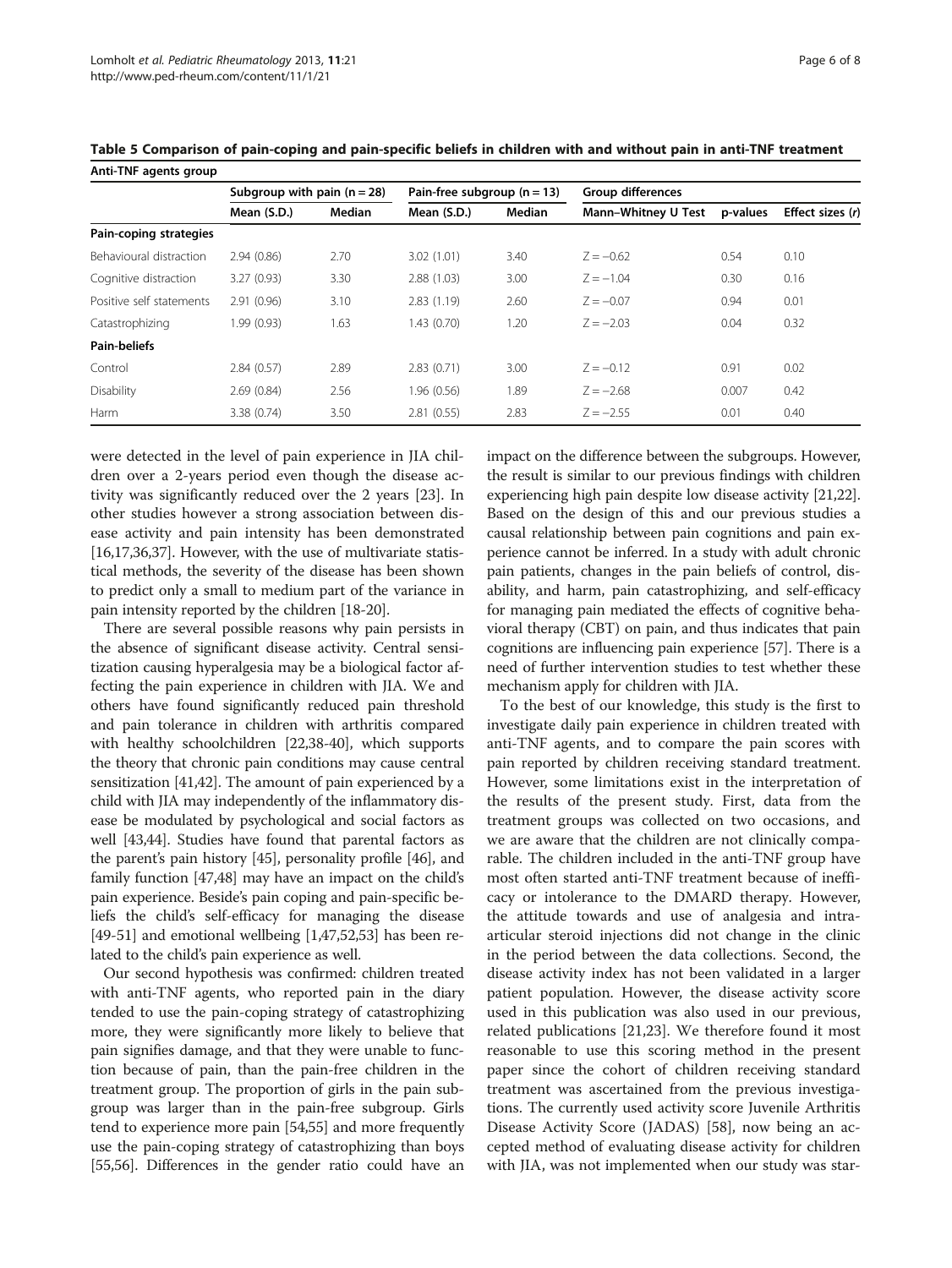<span id="page-6-0"></span>ted. Third, because of the distribution of the mean pain intensity score we had to create categorical variables from the continuous scale to control for treatment group differences regarding pain in regression analyses. Fourth, the cross-sectional design of the study does not allow the inference of causal relationships.

# Conclusions

In summary, significant conclusions can be drawn from our results. A large proportion of children treated with anti-TNF agents respond well to the treatment both in regards to pain and disease activity. But for a subgroup of these children pain is still a problem even though the disease is well-controlled. Further studies to investigate the characteristics of this subgroup are needed. More knowledge about predictors of ongoing pain despite reduced disease activity may help detecting the children early in the treatment course and provide these children with appropriate interventions. Psychological interventions may contribute to diminish pain complaints and improve quality of life in children with JIA who are continuing to report pain despite appropriate medical treatment.

#### Competing interests

The authors declare that they have no competing interests.

#### Authors' contributions

JJL is the corresponding author and has substantially contributed to the study conception and design, in acquisition, analysis and interpretation of data and in drafting of the manuscript. MT substantially participated in the study conception and design, in the analysis and interpretation of data and in editing of the manuscript. TH has substantially contributed in the study conception and design, in acquisition and the interpretation of data, and in editing of the manuscript. All authors read and approved the final manuscript.

#### Acknowledgements

This work was supported by the Danish Rheumatism Association.

#### Author details

<sup>1</sup>Department of Psychology, Aarhus University, Bartholins Allé 9, Aarhus 8000, Denmark. <sup>2</sup>Department of Pediatrics, Aarhus University Hospital, Brendstrupgaardsvej 100, Aarhus N 8200, Denmark.

#### Received: 11 October 2012 Accepted: 30 April 2013 Published: 6 May 2013

#### References

- 1. Schanberg LE, Anthony KK, Gil KM, Maurin EC: Daily pain and symptoms in children with polyarticular arthritis. Arthritis Rheum 2003, 48:1390–1397.
- Benestad B, Vinje O, Veierød MB, Vandvik IH: Quantitative and qualitative assesment of pain in children with juvenile chronic arthritis based on the norwegian version of the Pediatric Pain Questionnaire. Scan J Rheumatol 1996, 25:293–299.
- 3. Sherry DD, Bohnsack J, Salmonson K, Wallace CA, Mellins E: Painless Juvenile Rheumatoid-Arthritis. J Pediatr 1990, 116:921–923.
- 4. Giannini EH, Brewer EJ, Kuzmina N, Shaikov A, Maximov A, Vorontsov I, Fink CW, Newman AJ, Cassidy JT, Zemel LS: Methotrexate in resistant juvenile rheumatoid arthritis. Results of the U.S.A.-U.S.S.R. double-blind, placebocontrolled trial. The Pediatric Rheumatology Collaborative Study Group and The Cooperative Children's Study Group. N Engl J Med 1992, 326:1043–1049.
- 5. Ruperto N, Murray KJ, Gerloni V, Wulffraat N, de Oliveira SK, Falcini F, Dolezalova P, Alessio M, Burgos-Vargas R, Corona F, Vesely R, Foster H,

Davidson J, Zulian F, Asplin L, Baildam E, Consuegra JG, Ozdogan H, Saurenmann R, Joos R, Pistorio A, Woo P, Martini A: A randomized trial of parenteral methotrexate comparing an intermediate dose with a higher dose in children with juvenile idiopathic arthritis who failed to respond to standard doses of methotrexate. Arthritis Rheum 2004, 50:2191–2201.

- Woo P, Southwood TR, Prieur AM, Dore CJ, Grainger J, David J, Ryder C, Hasson N, Hall A, Lemelle I: Randomized, placebo-controlled, crossover trial of low-dose oral methotrexate in children with extended oligoarticular or systemic arthritis. Arthritis Rheum 2000, 43:1849–1857.
- 7. Lovell DJ, Giannini EH, Reiff A, Cawkwell GD, Silverman ED, Nocton JJ, Stein LD, Gedalia A, Ilowite NT, Wallace CA, Whitmore J, Finck BK: The Pediatric Rheumatology Collaborative Study Group. Etanercept in Children with Polyarticular Juvenile Rheumatoid Arthritis. N Engl J Med 2000, 342:763-769.
- Lovell DJ, Ruperto N, Goodman S, Reiff A, Jung L, Jarosova K, Nemcova D, Mouy R, Sandborg C, Bohnsack J, Elewaut D, Foeldvari I, Gerloni V, Rovensky J, Minden K, Vehe RK, Weiner LW, Horneff G, Huppertz HI, Olson NY, Medich JR, Carcereri-De-Prati R, McIlraith MJ, Giannini EH, Martini A, the Pediatric Rheumatology Collaborative Study Group and the Pediatric Rheumatology International Trials Organisation: Adalimumab with or without Methotrexate in Juvenile Rheumatoid Arthritis. N Engl J Med 2008, 359:810–820.
- 9. Ruperto N, Lovell DJ, Cuttica R, Wilkinson N, Woo P, Espada G, Wouters C, Silverman ED, Balogh Z, Henrickson M, Apaz MT, Baildam E, Fasth A, Gerloni V, Lahdenne P, Prieur AM, Ravelli A, Saurenmann PK, Gamir ML, Wulffraat N, Marodi L, Petty RE, Joos R, Zulian F, McCurdy D, Myones BL, Nagy K, Reuman P, Szer I, Travers S, et al: A Randomized, Placebo-Controlled Trial of Infliximab Plus Methotrexate for the Treatment of Polyarticular-Course Juvenile Rheumatoid Arthritis. Arthritis Rheum 2007, 56:3096–3106.
- 10. Gartlehner G, Hansen RA, Jones BA, Thieda P, Lohr KN: Biologics for the treatment of juvenile idiopathic arthritis: a systematic review and critical analysis of the evidence. Clin Rheumatol 2008, 27:67–76.
- 11. Lovell DJ, Reiff A, Jones OY, Schneider R, Nocton J, Stein LD, Gedalia A, Ilowite NT, Wallace CA, Whitmore JB, White B, Giannini EH: Long-Term Safety and Efficacy of Etanercept in Children With Polyarticular-Course Juvenile Rheumatoid Arthritis. Arthritis Rheum 2006, 54:1987–1994.
- 12. Lovell DJ, Reiff A, Ilowite NT, Wallace CA, Chon Y, Lin SL, Baumgartner SW, Giannini EH: Safety and Efficacy of up to Eight Years of Continuous Etanercept Therapy in Patients With Juvenile Rheumatoid Arthritis. Arthritis Rheum 2008, 58:1496–1504.
- 13. Lovell DJ, Giannini EH, Reiff A, Jones OY, Schneider R, Olson JC, Stein LD, Gedalia A, Ilowite NT, Wallace CA, Lange M, Finck BK, Burge DJ: Long-term efficacy and safety of etanercept in children with polyarticular-course juvenile rheumatoid arthritis: Interim results from an ongoing multicenter, open-label, extended-treatment trial. Arthritis Rheum 2003, 48:218–226.
- 14. Prince FHM, Geerdink LM, Borsboom GJJM, Twilt M, van Rossum MAJ, Hoppenreijs EPAH: Cate Rt, Koopman-Keemink Y, van Santen-Hoeufft M, Raat H, van Suijlekom-Smit LA. Major improvements in health-related quality of life during the use of etanercept in patients with previously refractory juvenile idiopathic arthritis. Ann Rheum Dis 2010, 69:138–142.
- 15. Kimura Y, Walco GA: Treatment of chronic pain in pediatric rheumatic disease. Nat Clin Pract Rheumatol 2007, 3:210–218.
- 16. Thompson KL, Varni JW, Hanson V: Comprehensive assesment of pain in juvenile rheumatoid arthritis: an empirical model. J Pediatr Psychol 1987, 12:241–255.
- 17. Schanberg LE, Keefe FJ, Lefebvre JC, Kredich D, Gil KM: Pain coping and the pain experience in children with juvenile chronic arthritis. Pain 1997, 73:181–189.
- 18. Ilowite NT, Walco GA, Pochaczevsky R: Assesment of pain in patients with juvenile rheumatoid arthritis: Relation between pain intensity and degree of joint inflammation. Ann Rheum Dis 1992, 51:343–346.
- 19. Hagglund KJ, Schopp LM, Alberts KR, Cassidy JT, Frank RG: Predicting pain among children with juvenile rheumatoid arthritis. Arthritis Care Res 1995, 8:36–42.
- 20. Malleson PN, Oen K, Cabral DA, Petty RE, Rosenberg AM, Cheang M: Predictors of pain in children with established juvenile rheumatoid arthritis. Arthritis Care Res 2004, 51:222–227.
- 21. Thastum M, Herlin T, Zachariae R: Relationship of pain-coping strategies and pain-specific beliefs to pain experience in children with juvenile idiopathic arthritis. Arthritis Rheum 2005, 53:178–184.
- 22. Thastum M, Zachariae R, Herlin T: Pain experience and pain coping strategies in children with juvenile idiopathic arthritis. J Rheumatol 2001, 28:1091–1098.